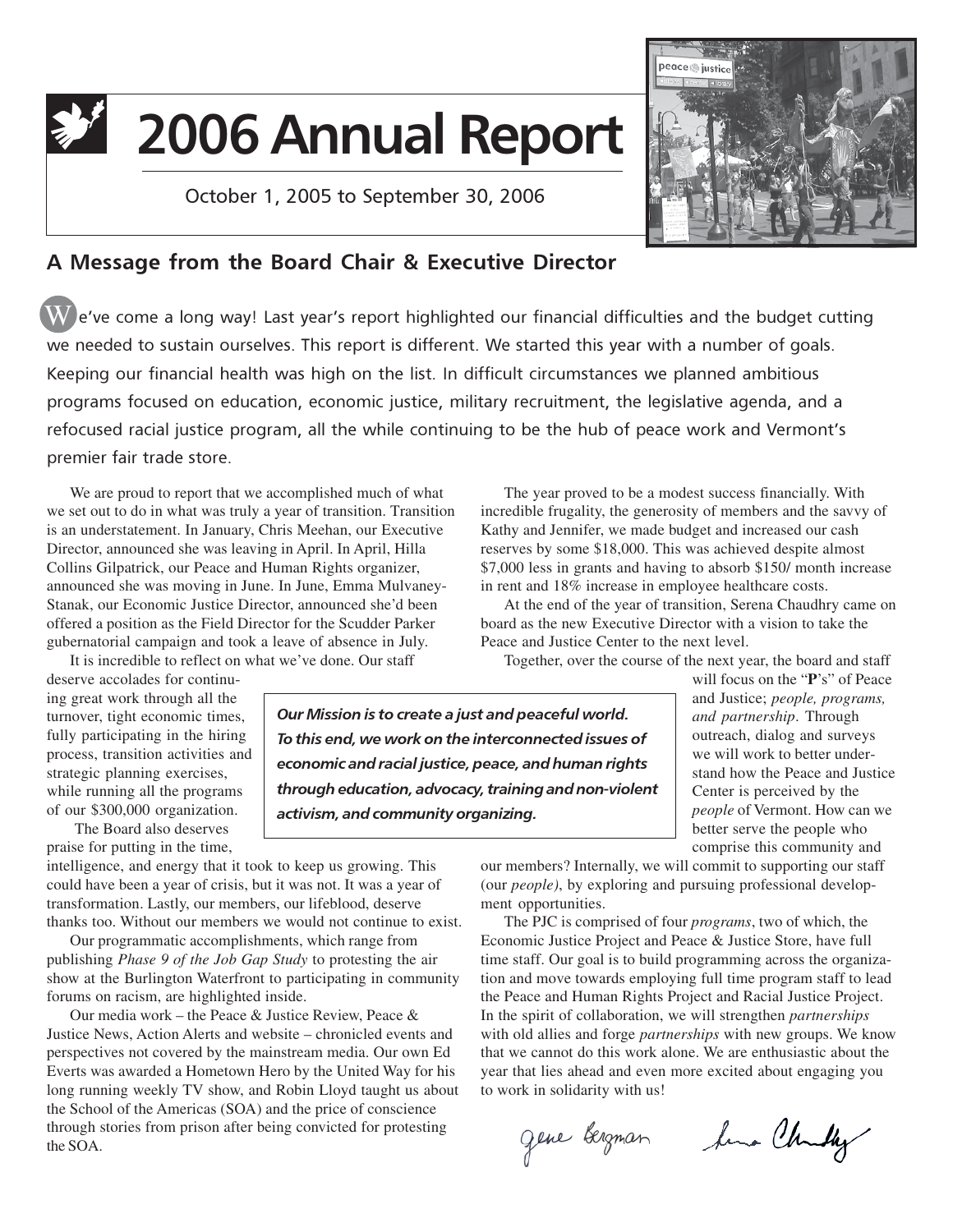# peace <a>
justice | center

21 Church Street Burlington, VT 05401

802.863.2345 fax: 802.863.2532

www.pjcvt.org info@pjcvt.org

#### STAFF

Chris Meehan / Serena Chaudhry Executive Director

Wendy Coe Office Manager and Newsletter Production Editor

Andrea Arratoon Development Director

Emma Mulvaney-Stanak Director, Vermont Livable Wage Campaign

Hillary Collins-Gilpatrick / Jen Berger Peace & Human Rights Project

Kathy Bouton Co-Manager, P & J Store

Jennifer Reay Co-Manager, P & J Store

Megan Harlow Store Assistant

Evan Long Store Assistant

Donald Barnes Racial Justice Project



Staff posing for Store ad. Back Row: Megan Serena, Kat (workstudy), Donald; front row: Emma.



# The PJC's Victories and Successes

#### PEACE AND HUMAN RIGHTS

Our work on peace and human rights was tangible in 2005-2006. The war in Iraq escalated. The genocide in Darfur persisted. Violence in the colonial city of Oaxaca flared. The U.S. Congress renewed the Patriot Act. Through all of this, the Peace and Justice Center played an active role in negotiating issues of peace and justice locally and globally.

#### **• Recruiting for Peace Project**

We celebrated the passing of an addendum (H.538) that requires Vermont schools to send home opt out forms to all students at the beginning of the year. Parents and can now opt out of having student information sent to military recruiters without effecting students ability to receive information about employment and educational opportunities.

**• Truth in Military Recruitment** We facilitated discussions at places like King St. Youth Center where youth, ages 12-18 learned about military recruitment and their rights in making choices for themselves. They were so excited to learn, they wanted to talk about how wrong they thought the war is!

#### • Action

 We mobilized over 70 people to join together in a demonstration against the National Guard Air Show. The slogan, "War Is Not Entertainment," was seen on banners, posters, t-shirts and heard in chants that corresponded with the Raging Grannies anti-war songs. All this against the backdrop of onlookers singing the national anthem. We were also joined by Bread & Puppet who performed in Battery Park as the first plane of the day took off! A group of dedicated activists spent the following morning, in the pouring rain, at the foot of the Air Base in Essex with banners. We were happy to host the Burlington portion of the Citizens Awareness Networks Walk for a Nuclear Free Future. We hosted a talk at

Burlington College and a candle light vigil on Lake Champlain in honor of those who died at Hiroshima and Nagasaki. We also held a three part film series at the Fletcher Free Library in August and September to increase awareness of dishonest recruitment tactics.

#### **• The Declaration of Peace**

By signing the Declaration of Peace in conjunction with the International Day of Peace on September 21<sup>st</sup>, we continue to advocate for peace here in Vermont and around the world.



Jen Berger (back left) leading a workshop.

#### RACIAL JUSTICE PROJECT

In the spirit and history of the Racial Justice and Equity Project led by John Tucker, the Racial Justice Project, has re-invigorated its work. This fall the PJC brought on a VISTA volunteer to support us in this effort. Subsequently, we have re-connected with colleagues and community members across the state in some of the following ways:

#### - Racial Justice Committee.

 We established a board and staff committee that will work collaboratively to guide the project in its new endeavors

#### • Networking

By attending and engaging in meetings across the state from the ALANA Community Center in Brattleboro to Anti-Racism Action meetings in Burlington, the PJC is learning who is doing what in regards to racial justice.

#### $\bullet$  Collaborating

The Racial Justice Project is preparing to organize and facilitate a statewide meeting on racial justice to assess which groups are engaged in this

work, how they are meeting community needs and where the gaps lie.  $\bullet$  Undoing Racism. The PJC is exploring different training opportunities for members and the community at large on undoing racism.

#### PEACE & JUSTICE STORE

The Peace & Justice Store continues to be a vital asset to the community providing fair trade and local products purchased from organizations that support human rights and fair labor practices.

**•** The PJC Store supported the Fair Trade Federation's fair trade day with special programming and samples in the store. During the summer months, we did more tabling on Church Street and were part of special community events including the UU Women's conference and Pride.

• As the mid-term elections drew closer, companies such as Bush's Last Day(01-20-09) and Unemployed Philosopher's Guild drew in many customers. 01-20-09 stickers, pins, and magnets seemed to be inspiring for many as well as the "Impeachmints" and "National Embarssmints". As additional troops were sent abroad, VT Peaceworks peace magnets provided a way for many folks to express their discontent with US policy and demand change.

**•** For this upcoming year we have been inspired by our new director, Serena Chaudhry to dream about "what can we be." We are looking into a new cash register/sales system to support our ever growing and changing inventory, researching new fair trade companies as well as local companies to support our fair trade ideal of local and global communities, and forging new cooperative relationships with local businesses to support each other's work and business.

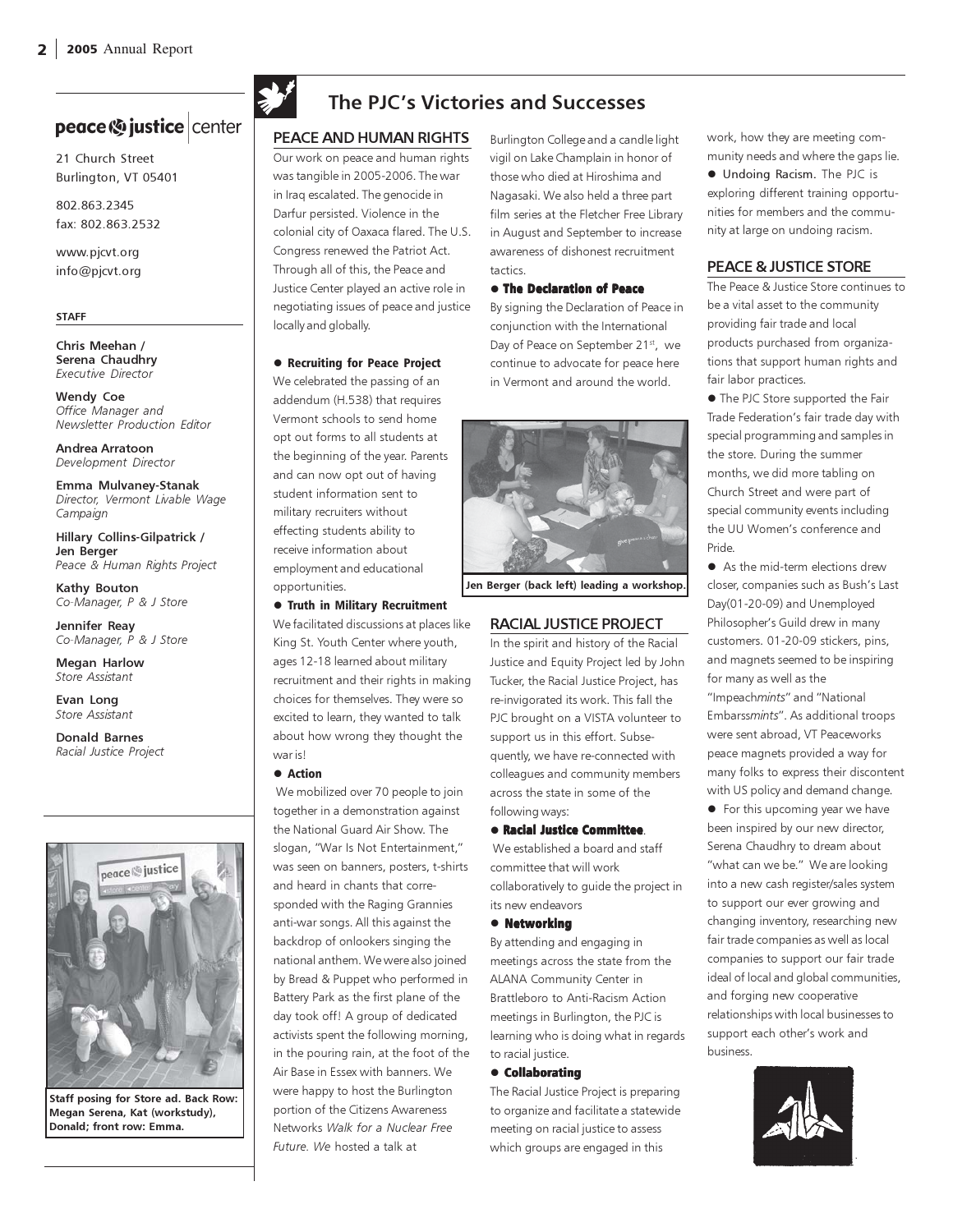# The PJC's Victories and Successes

#### ECONOMIC JUSTICE PROJECT

#### **•** Community Organizing

The Burlington School Worker Livable Wage Campaign entered its second year of community solidarity work for Burlington school support staff in 2006. The campaign expanded from paraeducators to include food service, maintenance and administrative workers so that all workers earning less than a livable wage were included in the struggle. In the fall of 2006 paraeducators began to negotiate their contract with the school district.

#### $\bullet$  Educational Work

We led 51 livable wage workshops/ talks which reached 2400 people across the state in several settings: college classrooms, high school classrooms, churches, conferences, and in Americorps trainings. The Teaching Economics As If People Mattered (TEAIPM) curriculum in high schools continued to expand. Currently we have 30 educators trained to use TEAIPM in their classrooms, representing 13 schools in six counties. A conservative estimate reveals that over 1,000 high school students are exposed to the curriculum every year.

#### $\bullet$ Research

We published Phase 9 of the Vermont Job Gap Study: Economic Development in Vermont: Funding Priorities, and Performance in February 2006. The Study broke new ground by identifying several recommendations and new methods for analyzing economic development strategies and programs in Vermont. The legislature adopted one recommendation from Phase 9 in 2006—requesting the state to produce a unified economic development budget so all expenditures can be examined in a unified manner.

#### **•** Legislative

The tipped minimum wage bill was introduced in the Senate in January 2006. The Senate Economic Development Committee heard compelling testimony organized by

VLWC. A dozen tipped workers and allied organizations (AFL-CIO and VT Low Income Advocacy Council) testified on the importance of increasing the tipped minimum wage to better support tipped workers. Several of the tipped workers were CCV students who interned with VLWC in the fall of 2005. Over the summer, we released the 2005-2006 Economic Justice Voting Record based on the votes of Vermont legislators on the minimum wage, health care, and other economic justice related issues during the biennium.

#### - General

In September 2006, VLWC turned 10 years old! We celebrated our victories over the last 10 years at the Old Labor Hall in Barre with a community dinner and award ceremony for leaders in the livable wage struggle in Vermont.



# VLWC Steering Committee 2006

John Berkowitz, Vermonters for a Fair Economy & Environmental Protection, Putney

Patricia Buck, Southwest Vermont Education Association, Bennington

Ellen David Friedman, Vermont-NEA, Montpelier

Angela DiGiulio, UVM Student Labor Action Project, Stowe

Michelle Frank, Vermont Campaign to End Childhood Hunger, Burlington (finished term)

Joseph Gainza, American Friends Service Committee, **Montpelier** 

James Haslam, Vermont Workers Center, Montpelier

Richard Kemp, Unitarian Universalist Social Action Ministry, Burlington

Karen Lafayette, Vermont Low Income Advocacy Council, **Burlington** 

Traven Leyshon, AFL-CIO and High Road-Vermont, Middlesex

Rene Nill, paraeducator, Vergennes

Drew Palcsik, Vermont Legal Aid, Rutland

Peggy Park, retail worker, Vergennes (finished term)

Christine Peterson, non profit worker, Barre

Ellen Reed, United Electrical Workers City Market Local, Burlington (finished term)

Jill Richard, Vermont Network Against Domestic Assault, **Montpelier** 

Sharon Rives, Randolph Livable Wage Group, Braintree

Jesse Rosado, cook, Marshfield

Laura Rubenis, college professor, Bethel

Kurt Staudter, meter reader, Springfield

Kelly Stoddard, non-profit worker, **Montpelier** 

Bentley Washburne, United Church of Christ Social Justice Committee, Montpelier

Rose Wenzel, paraeducator, Vergennes

# peace <a>b</a> justice | center

BOARD OF DIRECTORS '05-'06

Gene Bergman - chair Assistant City Attorney, Burlington

Ed Everts - emeritus

Guen Gifford Staff Attorney, Legal Services Law Line of Vermont, Inc.

Dan Goossen Intervale Compost Project

Kelley Goulette Constituent Advocate for Senator Bernie Sanders

Jerry Greenfield Co-founder of Ben & Jerry's Ice Cream

Traci Griffith Asst. Professor of Journalism & Mass Communication St Michael's College

Hilary Martin- treas/sec Organic Farmer

Megan Peek Health Education & Community Outreach Coordinator Blue Cross/Blue Shield of VT

Laura Philipps ACLU Staff Attorney

Bill Roberts Teacher

Laura Rubenis College professor

Moise St. Loius Director of Multicultural Student Affairs, Asst. Dean of Students St Michael's College

Sydnee Viray Advocate/Direct Services Co-Coordinator at Women's Rape Crisis Center

I always feel fortunate to live in Vermont where there are dedicated and inspiring folks such as yourselves doing really important work!

— Andrea Van Liew, Training Director, Vermont Center for Crime Victim Services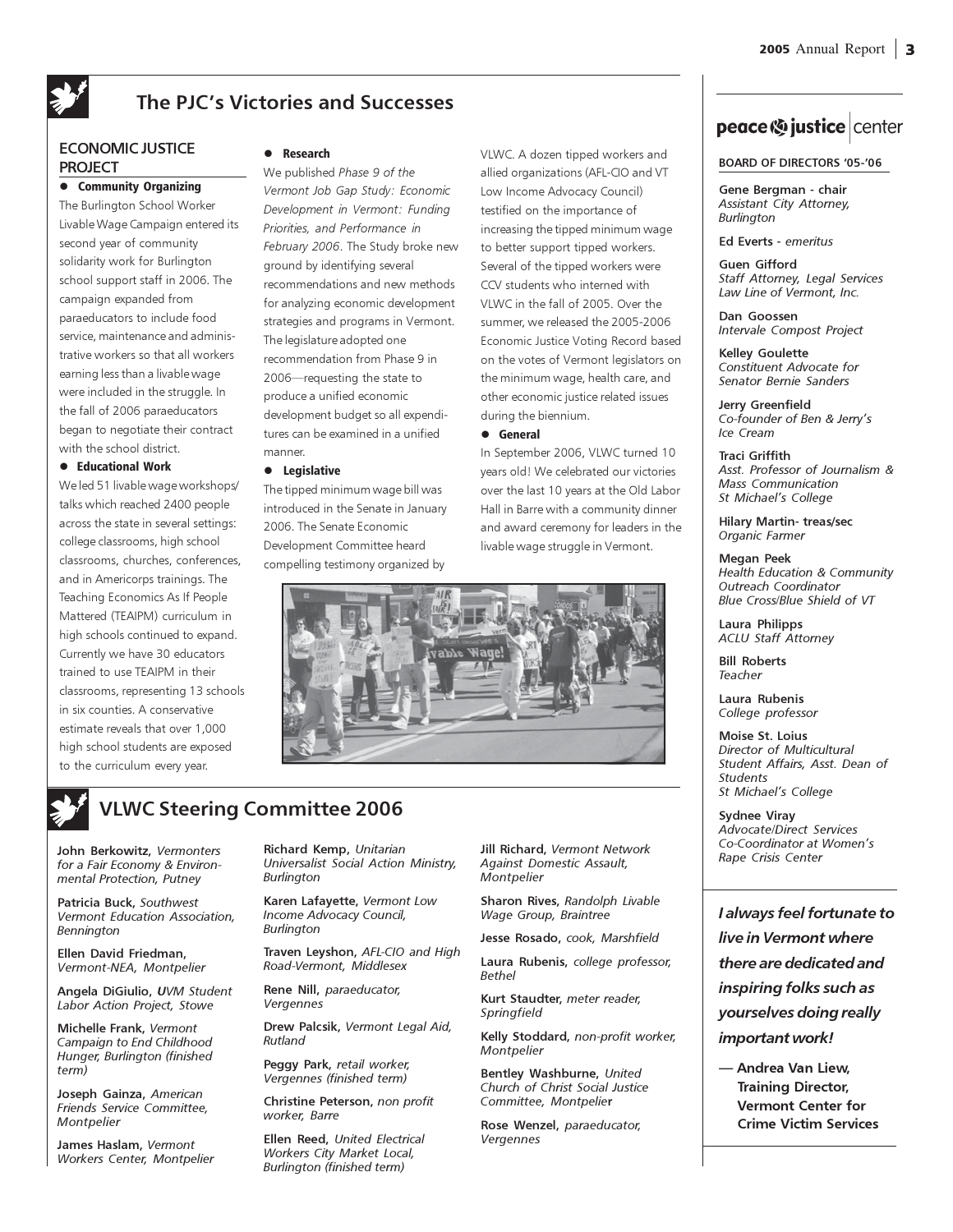

## **MEMBERS**

Thank you to the members of the Peace & Justice Center. You are partners in our work for peace, human rights, and racial and economic justice.

Anonymous Jacqueline Abbey Bonnie Acker & John Davis Susan & Peter Alden Judd Allen Patricia Alley Miriam Almeleh Naomi Almeleh Abbas & Susan Alnasrawi Kaitlin Alsofrom Richard Alther & Ray Repp Carolyn Altieri Carol Altobelli & Penny Libercent Gary & Lorri Ameden John Ames Ed Amidon Karen Amirault Emily Anderson Roger & Susan Anderson Sharon & Jerry Anderson Ann Andersson Carl & Rosalind Andreas Tiki Archambeau & Rebecca Taylor Katherine Arthaud William Aswad Ethan Atkin Harry Atkinson & Lisa Marchetti Mike Austin & Jessica Dion Nat & Linda Ayer Charlie Backus Betsy & James Bahrenburg Gretchen Bailey & Jed Lowy Leslie Baker Andrew Barker JB Barna & Heidi Pfau Diana Barnard Tom & Mary Barritt Kevin Barry Charles Bartlett Dean Batt Marion Bausch Alison Bechdel Lisa Bedinger & Bonnie Jean Aharonian Ruth Beecher Kevin Behm Alice Beisiegel Mary & Bob Belenky Malcolm & Nancy Bell Elliott Benay & Janice Muramami Julie & Jeff Benay Mary Bentley Mary & Dick Benton Joanna Berk & John Hinckley John Berkowitz & River Mryddin John & Betty Berlenbach Linda Berlin Anne & Arthur Berndt Barry Bernstein Ellen Bernstein & Ron Manganello Richard Bernstein & Carol Hanley Geoff & Kim Beyer Diana Bingham Todd Binzen & Janet Cavanagh Tracy & Chuck Black Dean Bloch & Valerie Wilkins John Bloch & Rebecca Sheppard

Tiffany Bluemle & Liz Shayne Liz Blum Debra Blumberg & Michael Healy Jim Blynt Annamarie Bonanno & Oliver Nolte Lucille Bonvouloir Adam & Rita Bortz Terry Bouricius & Cate Lamb Deborah Bouton & Dan Herman Kathy Bouton & Mary McGinniss Terrance Boyle & Robin Worn Steven & Linda Bradish Owen & Jane Bradley Hannah Braeford Wilmer Brandt Maris Brayfield Michael Breiner & Linda DelHagen Vince Brennan & Siobhan Donegan Chet Briggs & Karen Lane Ran3dy Bright Elise Brokaw Carolyn & Philip Bronz Munro & Judy Brook Joanne Brooking Peter & Nancy Brooks Melanie & Erik Brotz Jane Brown Peggy Brozicevic Barbara Bruno David Budbill & Lois Eby Wilbur & Barbara Bull Steve Burks Sam Burr & Eugenie Doyle Kathleen Bushey & Cal Schneider Nina & Mel Buss Pat Buteau & Dotty McCarthy Maria Cabri Ginny Callan & Cort Richardson Drew Cameron Joode Campbell Margaret Campbell Roald Cann Jean Cannon Peggy Carey, M.D. Renee Carpenter Renard Carranza Rose Marie Carruth Shane Carruth Nancy & JimmyCarter Art & Jennie Cernosia Daniel Chadwick George Chandler Elizabeth Chapek Jill Charbonneau Helen Charpentier Alan & Ann Charron Russell Chase Melanie & Asif Chaudhry Serena Chaudhry & Jason Halperin Katherine Childs Nancy Chiquoine Dan & Betsy Chodorkoff Liz Churchill Charles & Barbara Cilwik Betty Clark Bob Clark Delia Clark & Timothy Traver Katherine Clark & Bill Bissell Rita & David Clark Virginia Clarke & Ted Lyman Carol Clauss & David Rosen Lynne & David Clauss Dave & Joanne Clavelle Ann Clay

Danny Clayton Debra Clemmer Geoff & Nancy Cobden Janet Coe & Noel Coe Wendy Coe & Gene Bergman Ben Cohen Judy Cohen Richard Colletti & Rose Colletti Patricia Collier Russell Colvin & Victoria Colvin Dani Comey Steve Conant & Mags Conant David Conrad & Sally Conrad Peter Cooper & Gail Cooper Scott Cooper Shelly Cooper & Amy Cooper Joey Corcoran Elizabeth Corliss Paige Corologos & Tessa Tallagnon Ann Couture & Charles Parent Michael Couture & Nancy Cathcart Dan Cox & Casey Blanchard Peggy Cozi Art Crandall Martha Csala & Eric Titrud Celia Cuddy Anne-Marie Cunningham Annemie Curlin Christine Curtis Diane Cushman & William Smith Gus D'arilris D'ari Priscilla Daggett Peter Dale & Jane Dale Martha Dallas & Lucy Gluck Judy Daloz Helen Daly Beth Danon Polly Darnell & Willie Jansen Bunny Daubner Robin Davey Ellen David Friedman & Stuart Friedman Charles Davignon Jose & Nicole Davila Bob Davis & Monica Sargent Garry Davis Susan Davis Lauren-Glen Davitian & Mark Johnson Ann Day Kathleen Daye Mica DeAngelis & Barry Mansfield Sally DeCicco Meg Delorme Mary DelPiero Barbara Delzio & Will Werntgen Patrice Demarco Phyllis Demong Gerrie Denison Janet Denison Sue Deppe Dan Dewalt Donald Dickson & Judith Dickson Louise Dietzel Thomas DiSilvio & Patricia DiSilvio Tamara Divasto & Andy Strauss Robert Dixon & Marc Dixon Sue Dixon & Dave Jonah Liz Dodd Prudence Doherty & Thomas Buckley Linda Doll & Neil Tanger Deirdre Donaldson & Alan Dahn Don Donnelly & Tomas Curry-McLain Paul Dooling & Sandra Danussi Rod Dornan Bill & Ellen Dorsch Dick & Agnes Dougherty

Danny Dover & Mary Swartz Dechen Drolkar & David Walker Louisa Drury Kaydu Moulin Richard Ducey Jane Dudley Jim Dumont & Karen Lueders Doug Dunbebin & Trina Magi Bob & Jean Duncan Brian Dunkiel & Leslie Halperin Brian Dunlop & Sylvie Vidrine Matt Dunne & Sarah Taylor Fred Dunnington Tracey Durgan Joe & Betty Dye John Economos & Maxine Smith Betty & Dave Edson Merle & Jamie Edwards-Orr Philip Ehret David Ellenbogen Wally Elliott & Phyllis Palmer Russell Ellis Donna Ellison Llyn Ellison Alan & Linda Elrick James & Karen Emerson Barbara Erickson Christina Erickson Laurie Essig & Georgia Cowan Marc Estrin & Donna Bister Ed Everts & Raven Davis Samuela & Ronald Ewalt John & Jane Ewing Sabra Ewing & Sebastian Lousada Richard Faesy & Ann Bove Mira Fakirananda Lisa Farnsworth & Paul Fassler Nancy Farrell Wayne Fawbush & Roberta Harold Sarah Fellows Abbott Fenn Donna Fialkoff Philip Fiermonte Jules Fishelman Larry Fisher & Eliza Dorney PJ Fisher Jon & Briar Fishman Serrill Flash & Lacretia Johnson Paul Fleckenstein & Barb Prine Al Florucci Richard Foley Rita Foley Sean & Carole Folley Patricia Fontaine Deep & Kathy Ford Monique Fordham Michele & Dick Forman Abigail Foulk & Richard Wasserman Roger & Linda Fox Harry Frank & Enid Wonnacott Russell Frank Marny Frantz & Bob Rice Bonnie Fraser Justin Frawley Edorah Frazer & Michael Rubin Leslie Freeman Elizabeth French Harold Frost Mark Furnari & Barbara Pawluk Laurie Gagne Jon Gailmor & Cathy Murphy Joseph Gainza & Sarah Norton Kristen Gallagher Annie Galloway Cassy Gardner & Michael Moysich Scott & Carol Gardner

Linda Garrett & Jon Binhammer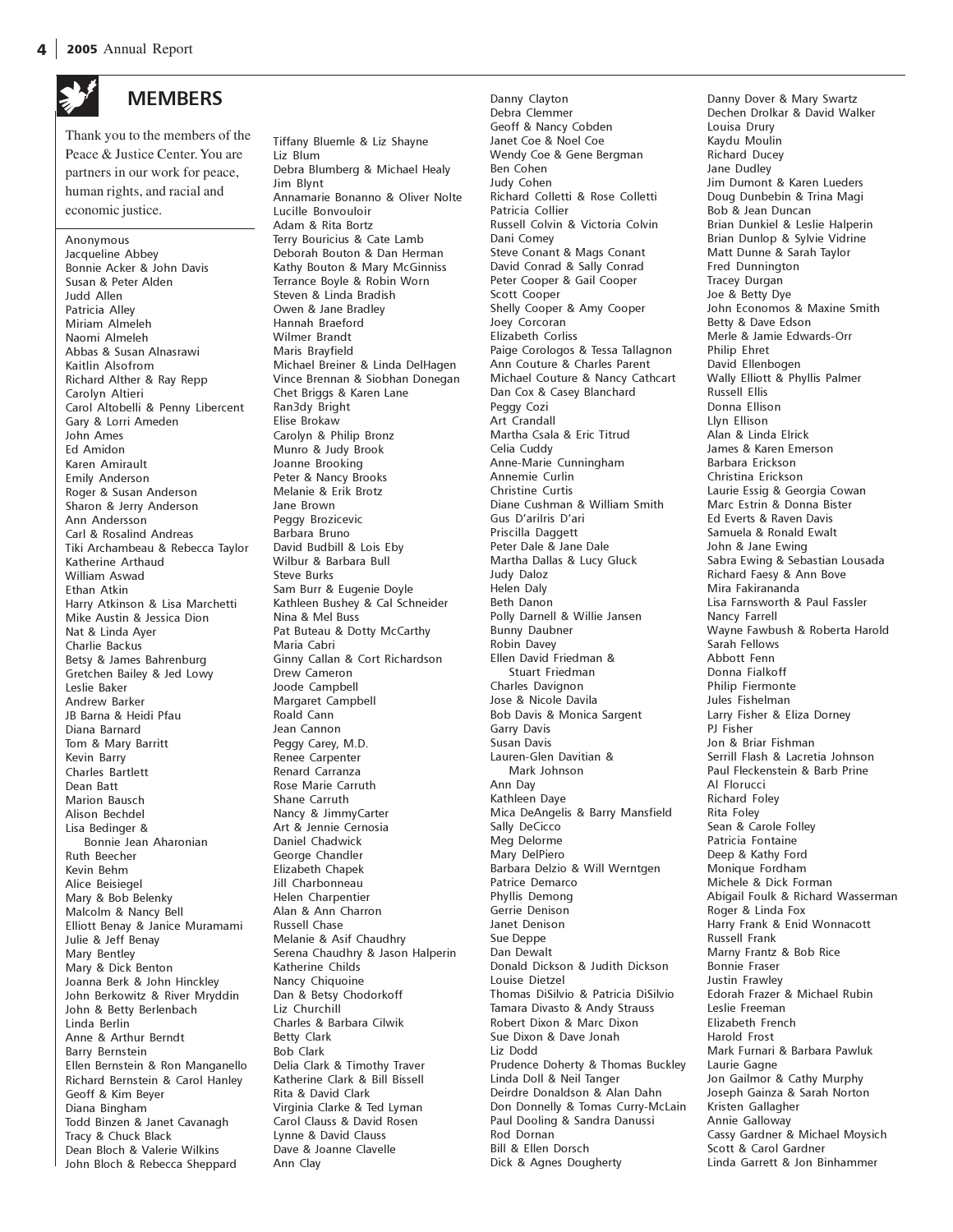

### **MEMBERS**

Tom Garrett & Barbara Murphy Maia Gay & Paul Conrad Stephen Gaydos Waker Gaydos Diane Gayer Bill Gefell John & Emily Gennari Michelle Gerber Teresa Gerbode Sanjukta Ghosh Roger Gibeault & Mary McGinley Charlotte & Ernest Gibson Katie Gieges Guen Gifford & Anya Schwartz Allen Gilbert & Lila Richardson Monique Gilbert & Todd Barker Sue Gillis Clare Ginger Sandra & Joel Gluck Gay Godfrey Ann Goering & Sharon Hopper Mel & Herbert Goertz Becca Golden & Andy Carlo Gary Golden & Carol Livingston Dale & Lois Good Tom Good Barbara & Phil Goodman Dan Goossen & Amanda Henchel Jennie Goossen & Chris Rossi Reed Goossen Billi Gosh Charlie & Diane Gottlieb Kelley Goulette & Alison Prine Marie Goulette Stacy Graczyk Joe & Susanna Grannis Barbara Grant Daphne Gratiot Don Gray Andrea Grayson Bob Green & Bill Coil Jerry Greenfield & Elizabeth Skarie Chuck Gregory Carole & Hal Greig Marie Griffin Donald Groll Jean Grosboch Georgene & Paul Grover Greg Guma Robin Guyette Bud Haas Frank Haddleton & Brian Jaffarian Kim Hageman Beth Haggart Suzanne Hall George Hamilton Recille Hamrell Patricia Hanson Scott Harding Kevin Harper & Julie Herr Connie Harrison & Suzanne Leavitt Ray & Patricia Harwick Hannah & Dusty Haselton James Haslam Francis & Serena Hatch Laurie & Aaron Hawley Marmete Hayes Helen Head & Tom Mercurio Daniel Hecht Joanne Heidkamp & Paul Demers Hans & Kathy Heikel Steven & Katherine Heim Lee & Sam Hemingway Arthur & Judith Henchel

Eric Hendel Jane Hendley Cheryl & Ward Heneveld Mary Alice Herbert Mariel Hess & Nash Basom Jim Higgins & Joan Irving Dorothy Hines Barbara Hirsch Ginger Hobbs Michael & Pat Hodder Philip & Joan Hoff Doug Hoffer Jodi Hoh Sylvia & Clem Holden Linda Hollingdale & Mary Loney Madelyn Holmes Virginia Hood Jean Hopkins Donald & Mary Ann Horenstein Mary Houghton Essie Howe Peter & Laura Huber Tom Hudspeth & Ginny Mullen Melrose Huff Joanne Hunt Will Hunter Amy Huntington & Pat Brown Fran Huntoon & Cathleen Gent Allan & Maria Anna Hutchinson Ed Hutchinson & Alexandra Thayer Beal Hyde Arthur Hynes Martha Illick & Terry Dinnan Mary Isham & Steven Adams Mousa Ishaq & Kristin Peterson-Ishaq Donna Iverson Amy Jackendoff & Tom Chang Penrose & Schuyler Jackson Louise Jacob Don Jamison & Christina Root Cill Janeway & Catherine Leiser Tim Jennings & Leann Ponder Justin Joffe Mary Anne Johnson Tim & Nancy Johnson DK Johnston Antonia Jolles & Nina Beck Kay & Linda Jones Kirk Jones Judith & Ben Joseph Sarah & Tom Joslin Sarah Judd Jeanne & Rene Kaczka-Valliere Ellen Kahler & Susanna Weller H. & Nirmala Kamath Maureen Kangley Tom & Charlotte Kastner Christine Kaufman Philip & Brigitte Kaukonen Pamela Kay Brenden & Kathy Keleher Marilyn Keller Tony Keller & Karen Peterson Barbara Kelley Jason Kelley Marion & Franklin Kellogg Bill & Judy Kelly Richard Kemp John Kern & Valerie Hurley Trinka Kerr & Ken Schatz Sally & Rick Kerschner Warren & Barbara King Leslie Kinney & Michael Landis Donna Kirby

Jonathan Kissam & Heather Riemer Marie Kittel George & Margaret Klohck Joan Knight Jane Knodell & Ted Wimpey Burton Knopp Debra Kobus Rebecca Kotula Gary Kowalski & Dori Jones Jane Kramer Pamela Krausz & Gary Urie Jennifer Kristel & Michael Watson Joseph & Althea Kroger Charles & Elizabeth Krumholz Ron Krupp Peter Krusch George Kucewicz & Cathy Salmons Allan & Diane Kunigis Barbara Kunzi Janice & Kyle Hans Himelein J Ladd & Martha Whitney Paul Lafayette Ross & Christine Laffan Sharon Lamb & Paul Orgel Hank & Molly Lambert Susan Lamont John Lamperti Jean Lanxner Henry Lappen Earl & Phyllis Larrabee Jennifer Larsen & Kara Lenorovitz Mark Larson & Amy Livingston Joseph Lasek & Carina Cartelli Roxie & Gene Lauer Chele Lavalla Blanche Lavoie & Bonnie Bollman Donald & Cheryl Lawrence Ruth Lazenby Linda & Jay Leahy Jim & Eliza Leas James & Clorinda Leddy Linda Leehman Michelle Lefkowitz & Stuart Weiss Elisabeth Lehr Marie Lemay Erik Leo Jonathan Leonard & Denise Martin Marion Leonard Matt Leonetti & Molly Segelin Larry Lewack & Peggy MacDonald John Lewis & Allison Mann Traven Leyshon & Hope Crifo Jim Libby Jean Lincoln John Lincoln & Jill Stevens Buff Lindau & Huck Gutman Mannie Lionni & Barbara Zucker Bill Lippert & Enrique Peredo Seth Lipschultz & Joanne Mankoff Careen Little George & Betty Little Ann Livingston Gil Livingston & Amy Wright Catherine Lloyd Chris Lloyd & Vassie Sinopoulos Robin Lloyd Susan & Robert Lloyd Joseph Lombardi & Raquel Moreno Anita Long & Dot Brauer Nancy Love Wendy Love James & Beverly Lowe Mark Lucas & Mary O'Brien David Ludlow Marianne Lust & Deborah Lubar Jody & Willie Lynam Julia Lynam

Debbie Lynch Jeanne Lynch Terence Macaig Dan & Gail MacArthur Dianne Maccario Stephen MacCausland & Julie Wolcott Susan MacCormick Carol MacDonald Maryanne MacKenzie & Mark Weidner Helen MacLam William Maclay Mary Madden Marilyn & David Magnus Sherry Mahady Susan Mahony Jackie Majoros & Bob Kiss Arnie Malina Barbara Marchant Irina Markova & Steven Gold Laura Markowitz Chico Martin & Susan Stewart Cynthia Martin & George Longenecker Hilary Martin Rux Martin Marcia Mason Gil Mathys & Lynda Siegel Jack & Chip Mayer William McClellan Charlie McClintock Bob McElwain Robert & Gloria McEwen Joy & Ron McGarvey Barbara & Robert McKay Carol & Richard McKeever Monica McKenna & James Arnold Martha McPheeters Glenn McRae & Hollie Shaner-McRae Larry & Karen Medsker Jay & Jean Meinhardt Jim Mendell & Peg Kamens Howard Merson Lisa Merton & Alan Dater Susan Mesner & Mark Hage Robert Metzler Nick & Bridget Meyer William Mierse & Helen Wagg Sara Mikell Muffie & Sandy Milens Cathleen Miller Hinda Miller James Miller Margaret Miller Roger Miller Ron Miller Jill Phoebe Mills Susan Mills Michael Minsky Susan Minter & David Goodman Don & Cheryl Mitchell Jack Mitchell & Carol Rivers Katharine Montstream & Alan Dworshak John Moody Ann Moore Lance & Dotti Moran Andrea Morgante Dawn & Darren Moskowitz April & Azur Moulaert Dian Mueller Rosemary Mueller Julie Mullen Valerie Mullen Megan Munson-Warnker Janet Munt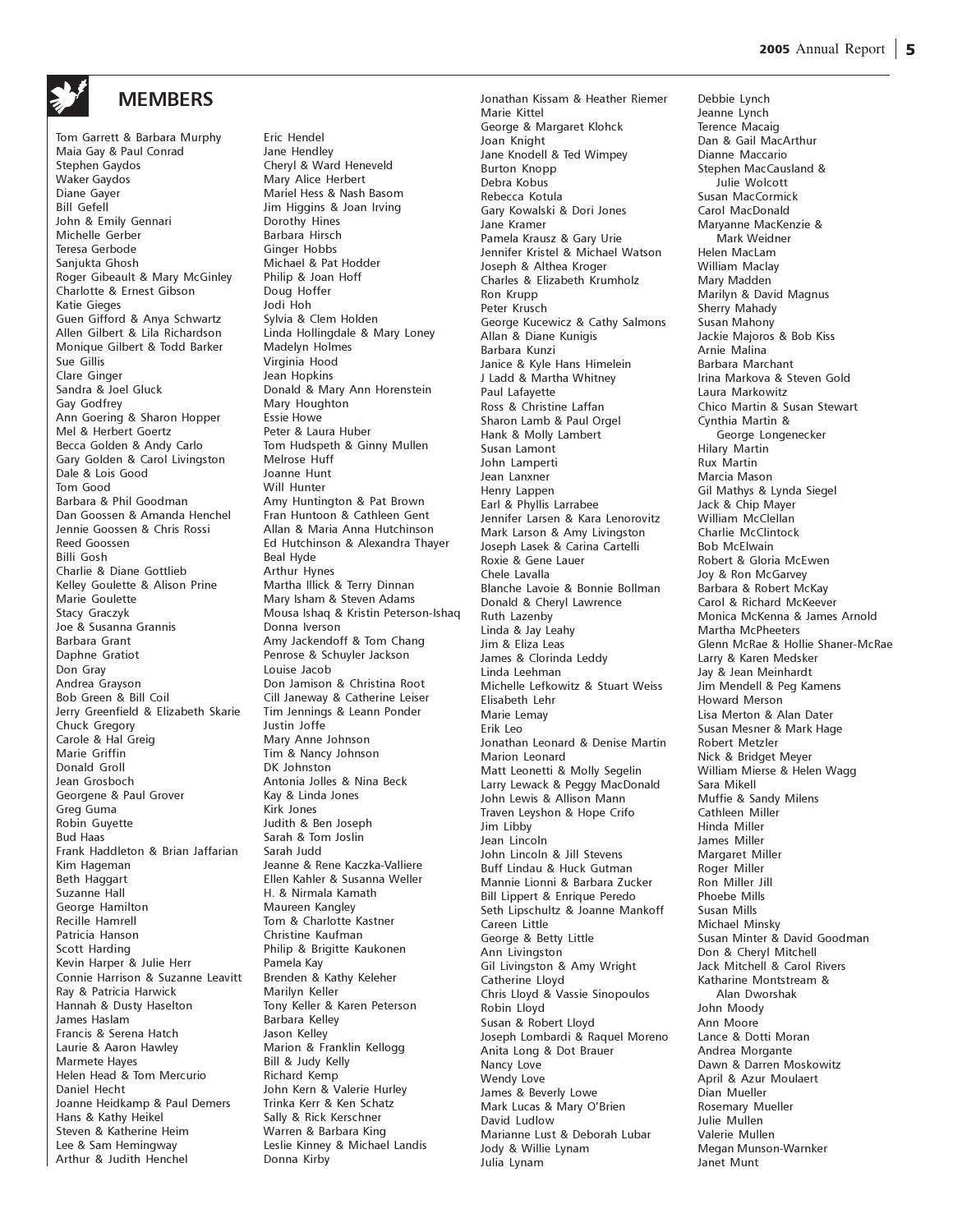

# **MEMBERS**

Timothy & JoAnne Murad Craig Murray & Beth Tanzman Sherrill Musty Winslow Myers Judith & Allen Myrick Jim & Lois Nassau Dorsey Naylor Marion Nelson & Allen Sherman Barry Nelson & Lenora Meyers-Nelson Radetta Nemcosky Kathy Nessen Catherine Neubert Phyl Newbeck Alan & Judy Newman Lucy Nichol Frank Nicosia & Ellen Oxfeld Pat Nilsson Mark Nolan Elo-Mai Noormets & Kevin Flaherty Karl & Trisha Novak Fran & Robert Nye Ann O'Brien Bess O'Brien & Jay Craven Ola O'Dell Erling Omland Jessica Oski & Jon Shenton Michael Ottaviano Lilly Otto Joan Ouimette Sara Packard Abby Paige Ruth Painter Grace Paley & Bob Nichols Jeannie & John Panner Lisa & David Pansegrouw Ed Paquin Nina Parris Jeanne & Charles Parsley Joseph Patlak & Ellen Pinn Fiona & John Patterson Helen Patterson Roz Payne Judith Peach Nora Peach David Pederson & Karen Pratt Pat & Phil Peek Corrine Pelletier Philip & Catherine Peltz Mark Pendergrast Martha Perkins Thomas & Marcia Perry Iona Petersdorf Duane & Laura Peterson Elizabeth Peterson Laura Philips Bitzi & John Peter Phillips Barbara Pierce Joy Pile & Gregory Pahl Jane & Ed Pincus Brian Pine & Liz Curry Jean Pineo Heather Pipino Robert & Thea Platt Jeanne Plo Cecilia Plum Connie & Geoff Plunkett Peggy & John Poffenberger Annegret Pollard Lance Polya Ann & Andrew Pond Kate Pond Margaret Pond & Jim Rader Matthew Poquette

Irwin Post & Melissa Lovell Sandy Post Flip Milt Potash Ben-David Powell-Francis Marjorie Power Amy & Andrew Powers David Powsner & Shona Marston Roberta Pratt Carol Price & Santo Santoriello Dave Prodell & Sharon Muellers Mary Provencher & Ruth Uphold Adrienne Puches & Mark Floegel Emily Punk Spence & Fran Putnam Will & Lynette Raap Doug Racine Angela Rackleff David Racusen Michael Radermacher Laura Ramirez Debbie Ramsdell Joanna Rankin & Mary Fillmore David & Louise Ransom Louise Ransom Burnett Rawson Ann Reading Marybeth Redmond Craig Reeves & Bonnie MacLeod Mary Reichsman Martha Reid Helen Reindel Rebbecca Reno Lynn Ann Reynolds & Alan Homans Michael & Carol Ann Richman Louise Rickard & Matthew Ennis Peter Riley Susan Ritz Roland Rivard Kathleen Roberts Linda Rodd & David Jacobowitz Andrea Rogers & Avery Hall Mary Rogers & Rob Reiber Dave Rosane Claudia & Lewis Rose Ann Ross Anne Ross Don Ross & Joyce Hawes Gary & Jeanne Ross Wendy Ross Amy Roth & Diana Wells Laura Rubenis Suki & Alan Rubin Teresa Ruiz Kathleen Rupright Tina Ruth Ellie Ryan Nora Sabo Bernie & Jane Sanders Peggy Sapphire Wendell Sargent Marty & Tina Scanlon Caroline Schaefer Mary Alice Schatzle Gail & Robert Schermer Fred & Ann Schmidt Mark Schneider Susan Schoenfeld & Larry Kupferman Sandy Schofield Don Schramm & Barbara Nolfi Hope & Donald Schultz Peter & Elka Schumann Ellen Schwartz Wendy Scott & Al Stirt Patricia Seal & Jack Galvin

Roger & Jocelyn Secker-Walker Jon Seeley Bruce Seifer & Julie Davis Patricia Selin Robert Senghas Wayne Senville & Lila Shapero Nita & Norman Shapiro Pat & Dave Sharpe Carol Shea Stefanie & Timothy Shea Sarai Sherman David Shiman & Elise Guyette John & Elizabeth Shook Morgan Shore & Lynette Reep Lynne & Roger Silva Sam & Alice Silverman Lisa Simon & Peter Nobes Eleanor Simons Ethan Sims Paul Sipple & Joan Rae Melvin Siris Jane & Mark Skakel Emily Skoler & Nora Michell Jeannie Slauson Carolyn & Richard Smiles Alexis Smith Bill Smith & Diane Cushman Eleanor & Fred Smith Guthrie Smith & Roman Livak Lorrie Smith Sherwood & Marie-Claire Smith Tom Smith Susie Smolen Paul Sokal & Louise Giovanella Ronnie Solbert Laura Solomon Susan Sonski & Mark Doremus Chapin Spencer Kristy & Jeff Spengler CJSpirito & Kathy Butts George Springston & Rose Paul Ed Stanak & Joelen Mulvaney Stephen & Kathy Stanak Dawn Stanger & Thomas Doll Kurt Staudter Dan & Jan Steinbauer Peter Sterling & Andrea Proulx Joe Stetson Evan & Janet Stewart Frances Stoddard Chip Stone & Susan Atwood-Stone Lee & Byron Stookey Kelly & Glenn Story Cindy & Tim Stotz Thelma Stoudt Marilyn & Neil Stout Sara Stowell & Jose Aleman Marty Strange & Annette Higby Jen Strickler & Gil McCann Dan Sullivan Jack Sumberg Lee Suskin & Judy Raven Peter & Karen Sutherland Nina Swaim & Douglas Smith Peter & Jo Ellen Swaine Ruah Swennerfelt & Louis Cox Gaye Symington & Chuck Lacy James Tabbert Ellen Taggart Jim Taylor & Barbara Potter Linnea Taylor Carol Thayer & Susan Smith Kerrie Theye Susan Thomas & Peter Sills Maureen Thompson Susan Tobias Brian Tokar

Karen Topper & Malcolm Gray Jim Tranowski Carol & Roland Tremble Michele Tulis & Jeff Salisbury Wayne Turiansky Jackie Tuxill Mary Twitchell Marta Umanzor Edward Updike & Nance Dean Malgosia Urbanowicz Kathy Valloch & Dan Bradley Libby & David Van Buskirk Andrea Van Liew & Dew Wilde Ann Vanneman Carol Vassar Lynn Vera & Pam Gale Tom & Susan Vieth Jean Vigne John Vincent Nancy & Craig Volatile-Wood Libby Voorhees Barry Wagner Meg Walker Elizabeth Wallman Kathleen & David Walsh Al Walskey Becky & Kevin Walters Miriam Ward Pam Ward & Ric Timmons Reina & Will Warren Barbara Waters James Waters David Watts & Lynn Bond Lanny Watts & Diane Montgomery-Logan Greg Weaver & Patrick Sims Jackie Weinstock Topaz Weis Wolfgang Weise & Kathleen Olwell Edward Weiss Jim Welch Peter Welch Linda & Tom Wells Dan Wetmore & Jo Romano Gail Wheeler Neil Wheelwright Anne & Alec White Joan White John & Linda Whitney Rick & Trish Wiesel Madelyne Wight Augusta Wilson & Tim Singer Connie Wilson & Kit Patten Susan Wilson & Bob Fisher Carol Winfield Nat & Martha Winthrop Dolf Wirsing & Mary Jane Wirsing Andrew & Lisa Wolfe Fred Wolfe Jeffrey & Dorothy Wolfe Chris Wood & Sylvie Desautels Lea Wood Marjorie Wood Douglas & Jennifer Woods Rick Woods & Alice Christian Peter Woolfson Sheryl & Scott Worrall Kevin & Irene Wrenner David Wright Sandy & Margy Zabriskie Maryann Zavez Yvonne Zimet Janice Zuber David Zuckerman & Rachel Nevitt

If we inadvertently omitted your name, we apologize. Please let us know.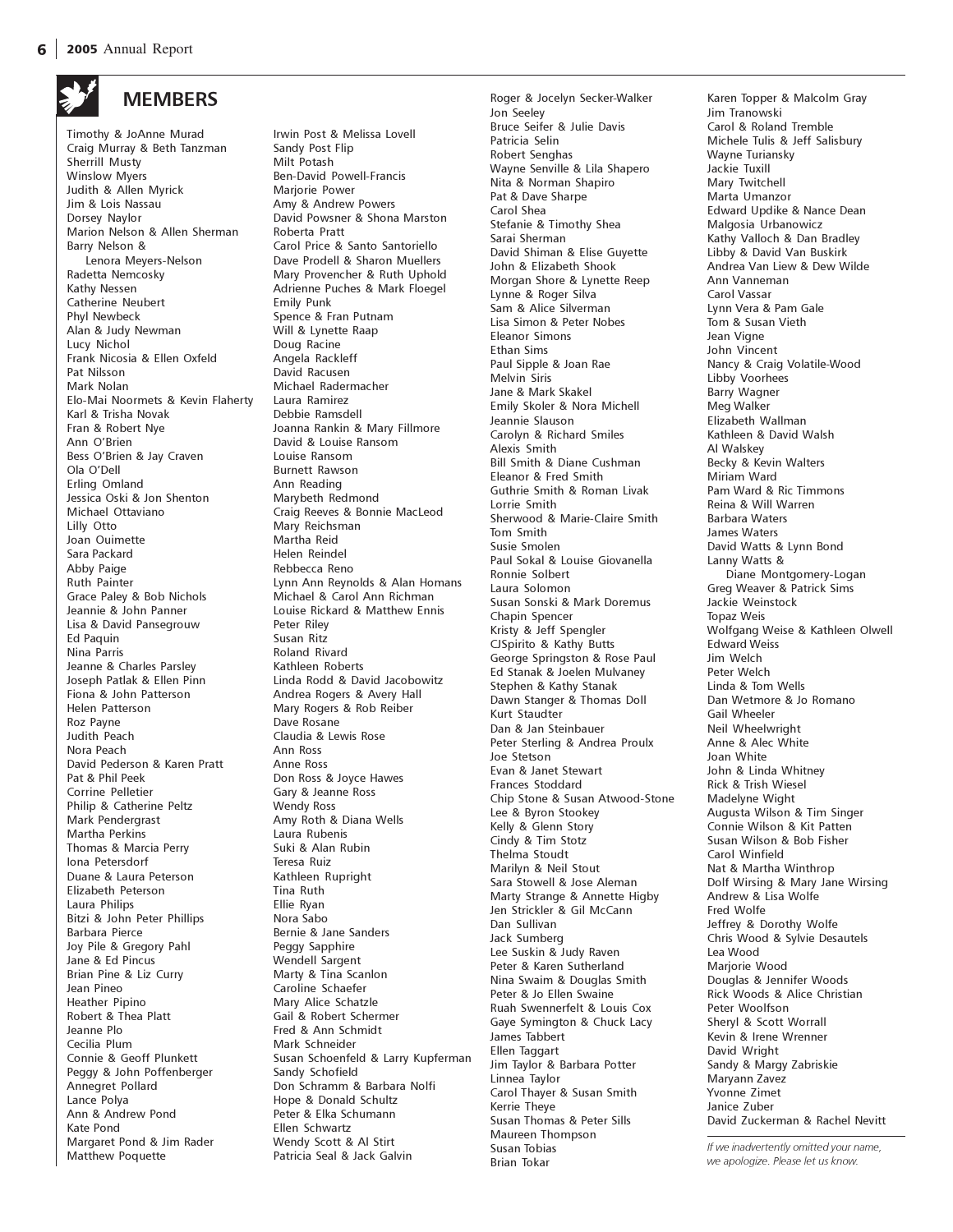

## Praise for the work of the Peace & Justice Center

"I hope this center remains open long enough so that my children will get to experience the same joy I have."

> — Amy Vetters, Burlington CCV Student

"There's really no other place to shop. I love everything in here."

— Lucinda Ransom

"Thank you for such excellent leadership and communications in the vision of peace and  $justice!"$  - S.M.

"This [Livable Wage] workshop helped remind the VISTAs why they do their work and will help them serve as VISTAs with greater awareness and understanding."

 — Rachel , VISTA training in Montpelier

"Thank you for all the essential work you do." — Martha Whitney

"I never had any idea about how many people lived below the poverty line and why they did. This [Livable Wage workshop] just really opened my eyes and makes me want to do something to change the system."

 — student at St. Michael's College, fall 2006

#### Organizational Support

Includes financial awards and

in-kind services Amalgamated Culture Works American Flatbread Anne Slade Frey Artisan Teas & Coffee Ben & Jerry's Foundation Butterwork Farms Harris & Francis Block Foundation Stray Cat Flower Farm Chapin Orchards City Market Cobbs Corner Concept II CVOEO Digger's Mirth Organic Farm Cooperative First Unitarian Universalist Society of Burlington Fox Printing Gotham City Graphics Great Harvest Bread Co. Hanafords Haymarket People's Fund Healthy Living Natural Foods IBM Independent Tax Service Klinger's Bakery Kountry Kart Deli Leonardo's Lintihlac Foundation Mad House Munchies Magic Hat Brewing Co. Meyers Bagels Nutty Steph's Vermont Granola O'Bread Bakery Otter Creek Brewing Price Chopper Red Hen Bakery Erik Rehman Resist Salsa From the Gut Seventh Generation Shelburne Farms Cheese Sisters of Mercy Society of St. Edmund Speeder & Earl's Sugar Snap Top of the Block Turmax Printing Unitarian Universalist Association Unitarian Universalist Social Justice Fund United Way of Chittenden County VT Conference of the United Church of Christ VT Community Foundation VT Cracker Company VT NEA Vermont Women's Fund Zabby's Stone Soup